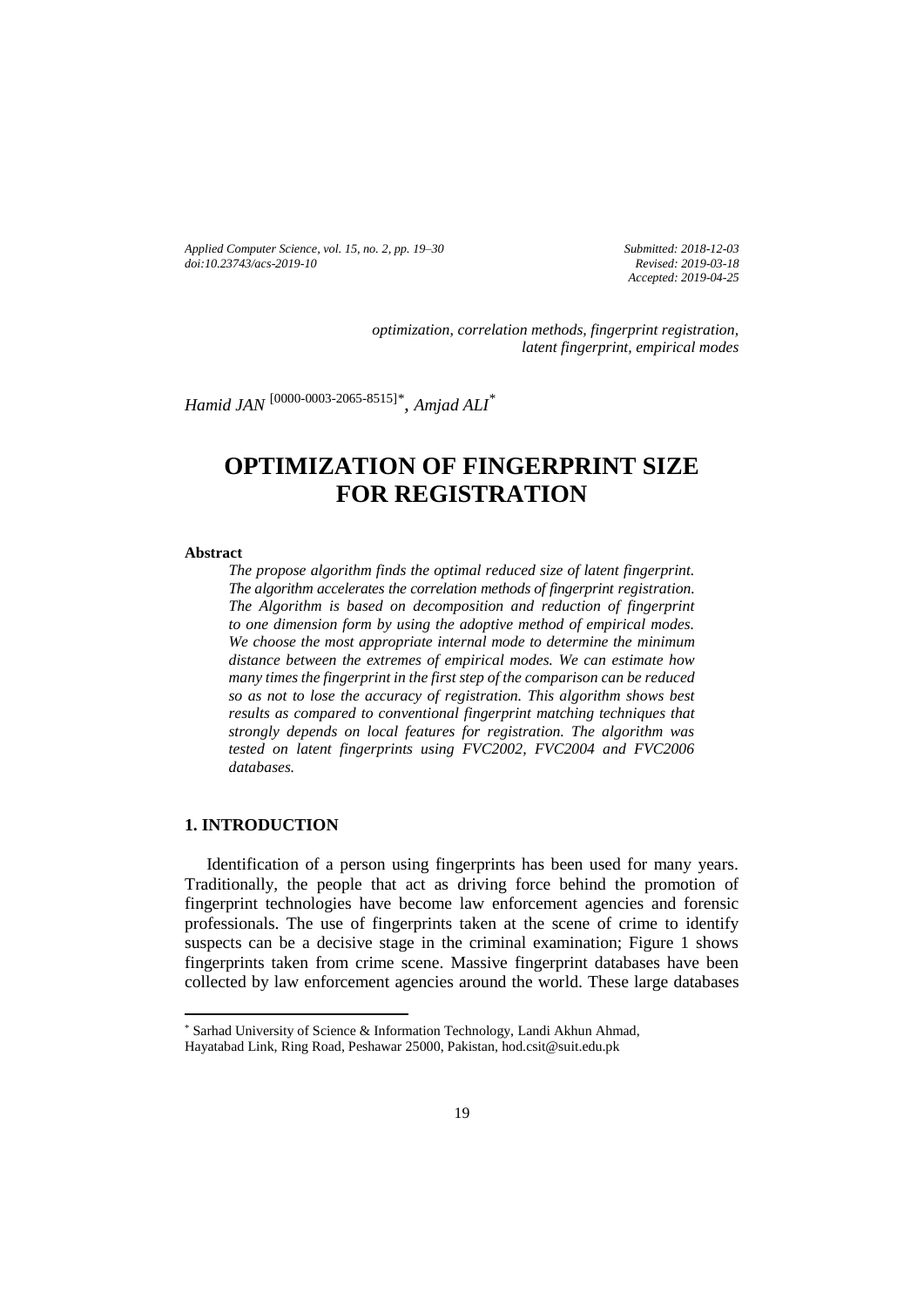encourage research work to towards development of Identification systems by fingerprints. The latent fingerprints collected from crime scene are noisy, low resolution and contain little information. Matching latent fingerprints is a challenge.



**Fig. 1. Latent Finger Print [source: database of Indraprastha Institute of Information Technology]**

Many fingerprint matching algorithms are based on a comparison of small fingerprints features known as minutiae (Yager & Amin, 2004). These features are of many types. During the minutiae extraction phase, any errors will extend to the stages of alignment and verification, which are dependent on the quality of minutiae information. Some researcher took interest in matching techniques, not dependent on minutiae, like pixel intensities (Bazen, Verwaaijen, Gerez, Veelenturf & Zwaag, 2000) or filter banks which are based on orientation information (Park, Lee, Smith, Park & Park, 2004).

# **2. RELATED WORK**

In this section, we identify some studies conducted on fingerprint registration. Transformation by Hough for fingerprint registration was proposed (Ratha, Karu, Chen & Jain, 1996). The volume is converted into a discrete set of values of all possible transformations. The rotation and translation to register them is computed for each pair of significant matching minutiae. Proof of this transformation is collected in the parameter space. To select the most likely transformation parameters, the minutiae space is used. The main disadvantage of this method is that it is computationally expensive. However it will work properly, since the performance of method is a very broad search of the parameters volume. This approach is based on minutiae and can be compared with minutiae based registration algorithms.

The main disadvantage of transformation of Hough is its execution time. Several attempts have been made to develop more efficient matching algorithms. A commonly used technique is to provide additional information that leads to leveling and decreasing the number of dependent values (Bazen, Verwaaijen, Gerez, Veelenturf & Zwaag, 2000; Jain, Hong & Bolle, 1997; Park, Lee, Smith, Park & Park, 2004; Ratha, Karu, Chen & Jain, 1996; Yager & Amin, 2004) uses ridge information as an registration help and this approach has been implemented. During the extraction of minutiae, the form of its associated ridge is also stored.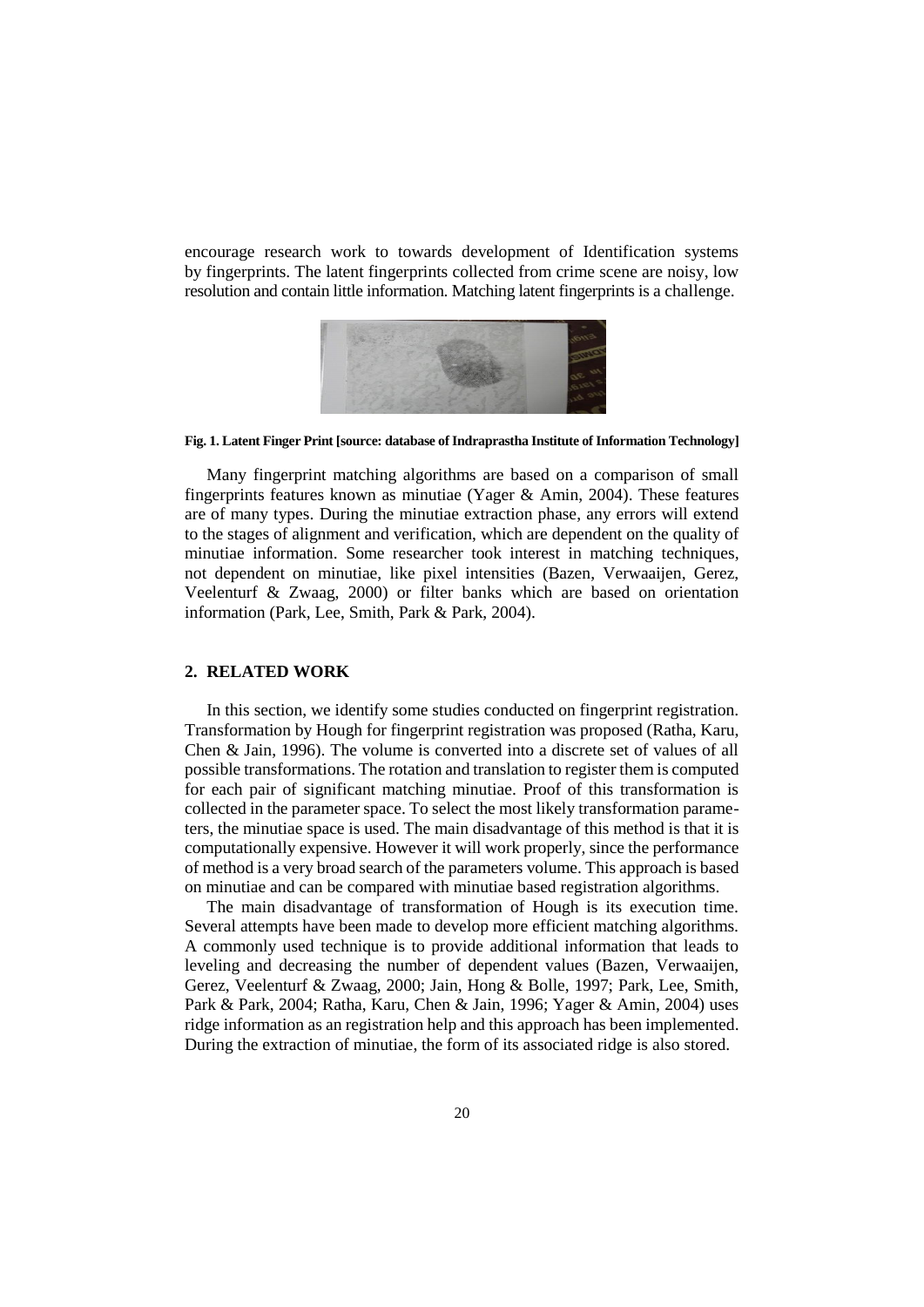In the case of a possible pair of details, if the corresponding ridges are the same, the minutia pairs are in the same place. Then they are rotated to even the projections. This rule applies to all possible minutiae pairs and alignment, which leads to the most global match.

Structural approaches utilize local fingerprint feature mechanisms to quickly find possible matching items. An algorithm of structural matching proposed by Jiang (Jiang  $& Y$ au, 2000) has been developed. The data used in this approach is the distance between fingerprint local features, the relative differences between the radial angles and the directions of minutiae, the types of details and the size of the ridges. This information is used to search for possible curiosities. Then, the registration parameters are calculated to register this match.

The only approach of non-minutiae for registration is based on the alignment of checkpoints. Maes, Vandermeulen & Suetens (2003) define a reference point (or base point) as the point of maximum curvature of concave ridges in the fingerprint. The authors create a way to identify the main points that use the mask to integrate sine components of local orientations. This method was used to determine the position of the reference point. After extracting the control point from each fingerprint, the registration is done by searching for parameters that align them. It should be noted that this includes only translation parameters (no rotation).

#### **3. METHODOLOGY**

The approach presented in this paper is based on normalization for fingerprint registration by non-minutiae correlation methods.

#### **3.1. Correlation Methods**

The most sustainable to various types and modalities of images are correlation methods. In such methods, the concept of similarity of images is introduced (this is how the correlation methods differ from each other). And further for the registered fingerprint image, the best transformation option is selected in such way that the transformed and target fingerprint images are the most similar. In this paper, we use mutual information (Maes, Vandermeulen  $&$  Suetens, 2003) as a similarity metrics. Method Maximizing Mutual Information (MMI) is one of the most common entropy correlation methods. Entropy methods do not depend on the nature of the image, since they work mainly with image histograms.

MMI use some optimized version of the search for the maximum value of the (Zhao et al., 2014). One of the most obvious and effective ways to optimize is to look for an approximate maximum on the grid, and then refine the meaning with a full search or reduce the image several times and apply the algorithm to them, and after registering the reduced copies, refine the result on the original images.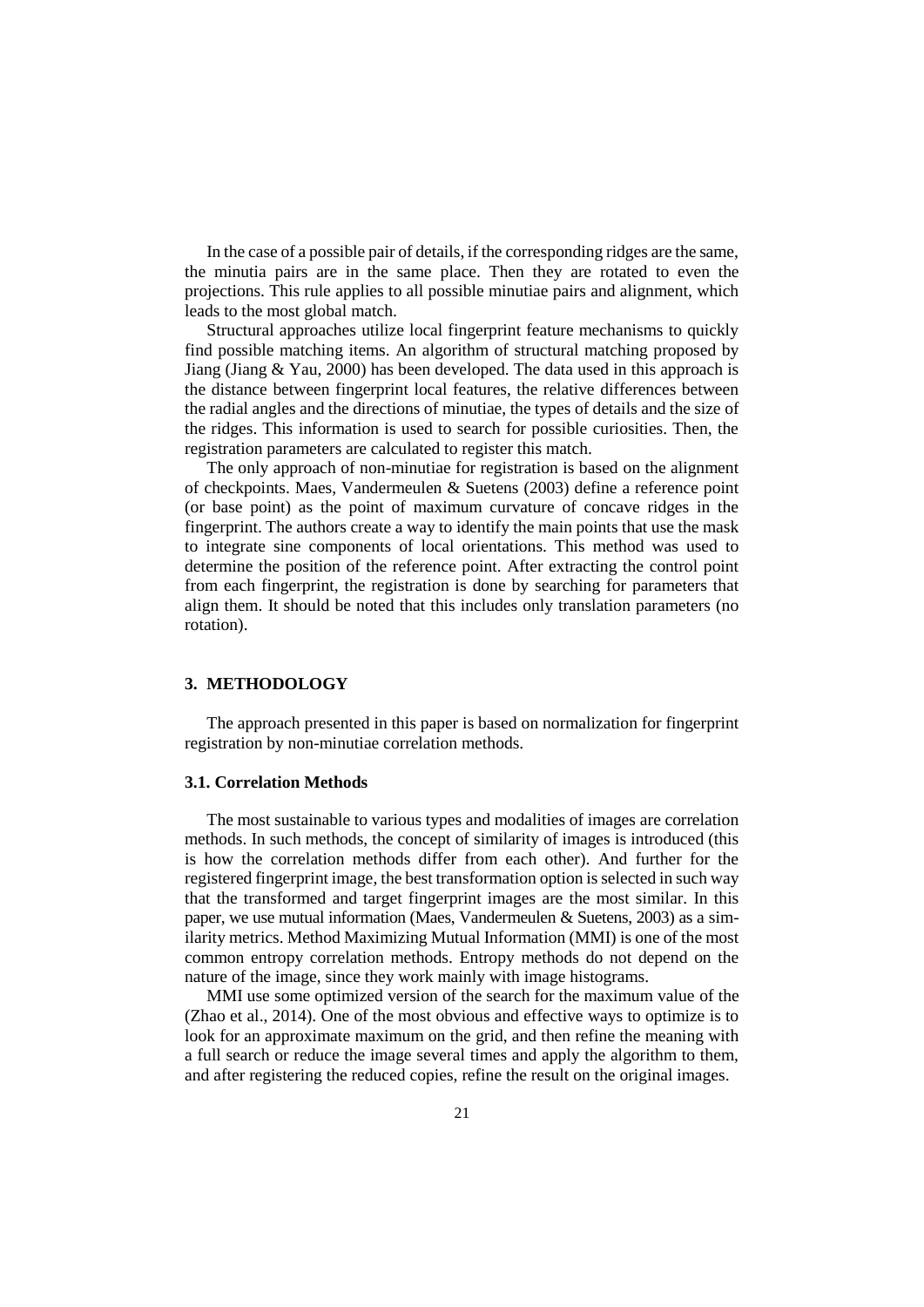Similar optimizations can be made, since the mutual information increases smoothly when it approaches the desired point (Maes, Vandermeulen & Suetens, 2003). An example of the change in MI, when the image is shifted along the x and y axes, is shown in Fig. 2.



**Fig. 2. Graph dependent on mutual information on the displacement of the fingerprint along the x and y axes**

Thus, it is possible to make such optimization if the following question is answered. How many times the image can be reduced without losing the accuracy of registration? This paper answers the questions of such estimates by using the method of empirical modes.

# **3.2. The Method of Empirical Modes**

Empirical Mode Decomposition (EMD) was developed in 1998 and its application can be find in many studies (Bhuiyan, Adhami & Khan, 2008; Guryanov & Krylov, 2017). It allows you to analyze nonlinear and non-stationary data and obtain a frequency distribution of data over time for one-dimensional signals by decomposing the signal into functions of different frequencies. An empirical mode is a function with the following properties:

- 1. For the considered interval, the number of extrema does not differ by more than one, from the number of intersections of zero.
- 2. The Half-Sum of the upper and lower envelopes of a given function is close to zero.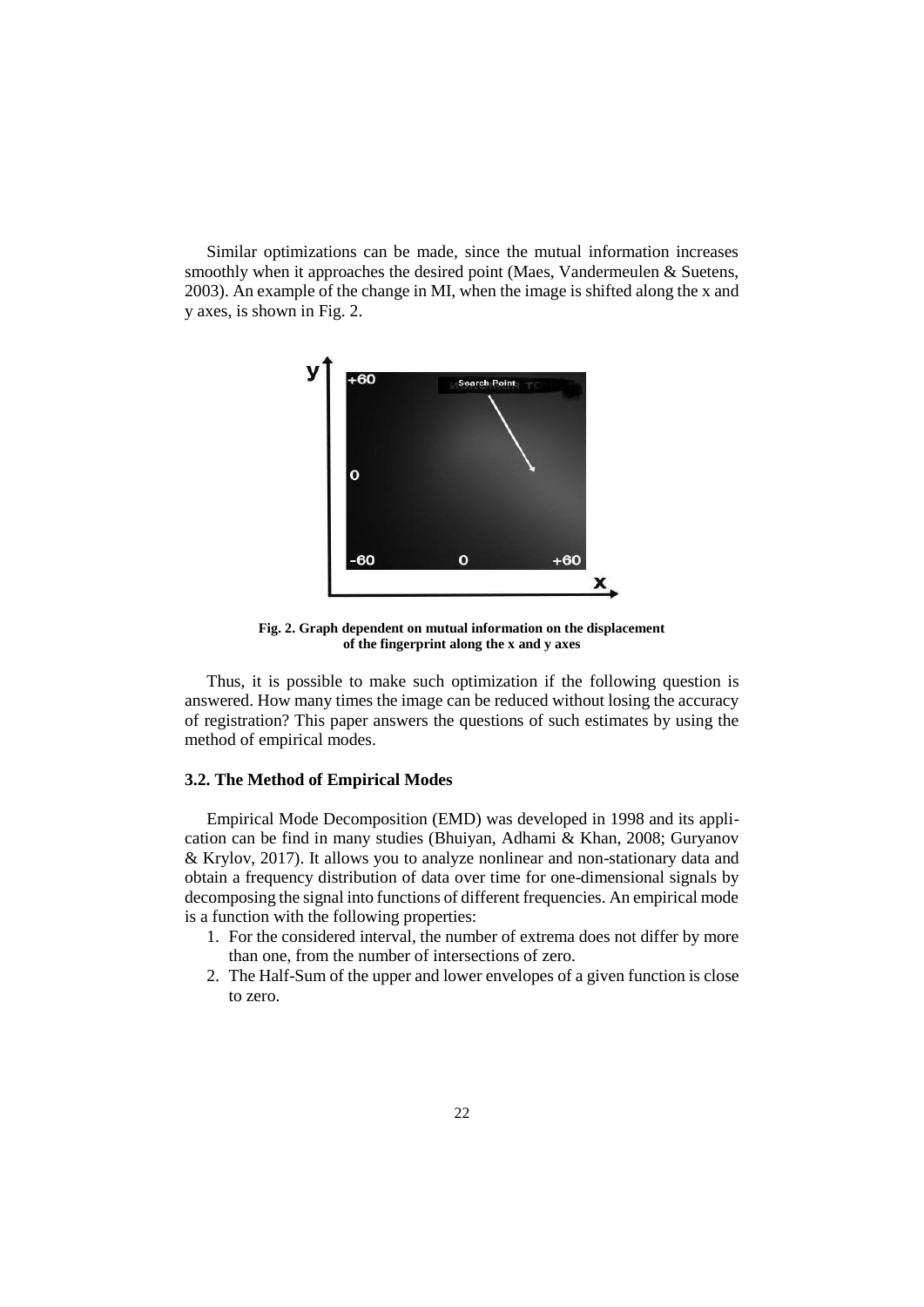As a result of signal  $f(t)$  into empirical modes, we get the following sum:

$$
f(t) = r(t) \sum_{i}^{N} \phi_i(t),
$$
 (1)

where  $\varphi_i(t)$  are empirical modes, and  $r(t)$  is the remainder. The first modes contain high frequency characteristics of the signal, and the latter and the remainder are low-frequency characteristics.

#### **3.2.1. Fast decomposition algorithm**

There are different methods of decomposing the signal into empirical modes. In this paper, we use the fast adaptive decomposition method for empirical modes (Bhuiyan, Adhami & Khan, 2008). The decomposition algorithm for the onedimensional signal *I*, consists of the following steps:

- 1. We set the initial window size to  $w = 3$ .
- 2. We find the signal *I* local extremes by search window of size equal to *w*. The local Maxima *p* must satisfy the following conditions:

$$
I(p) > I(q), \forall q \in W_w(p),
$$
 (2)

where  $W_w(p)$  denotes the window centered at  $p$  and  $w$ . Then the local Minima *q* must satisfy the following conditions:

$$
I(p) < I(q), \forall q \in W_w(p). \tag{3}
$$

- 3. For each local Maxima, we find the distance to the next nearest maximum and denote this distance by *d*max. Then for each local Minima, we find the distance to nearest mnimum and denote it by  $d_{\text{min}}$ . Find the minimum of these values  $d = \min(d_{\max}, d_{\min})$ .
- 4. Update the window size  $w = 2 + \binom{d}{2} + 1$ .
- 5. Compute the upper U and the lower L envelope with updated window size *w*:

$$
U(p) = \max_{q \in W_w(p)} I(q), L(p) = \min_{q \in W_w(p)} I(q),
$$
 (4)

6. We calculate the average envelope arithmetic mean R for the upper and lower envelopes with blur window size w:

$$
R(p) = \frac{1}{w} \sum_{q \in W_w(p)} \frac{U(q) + L(q)}{2}.
$$
 (5)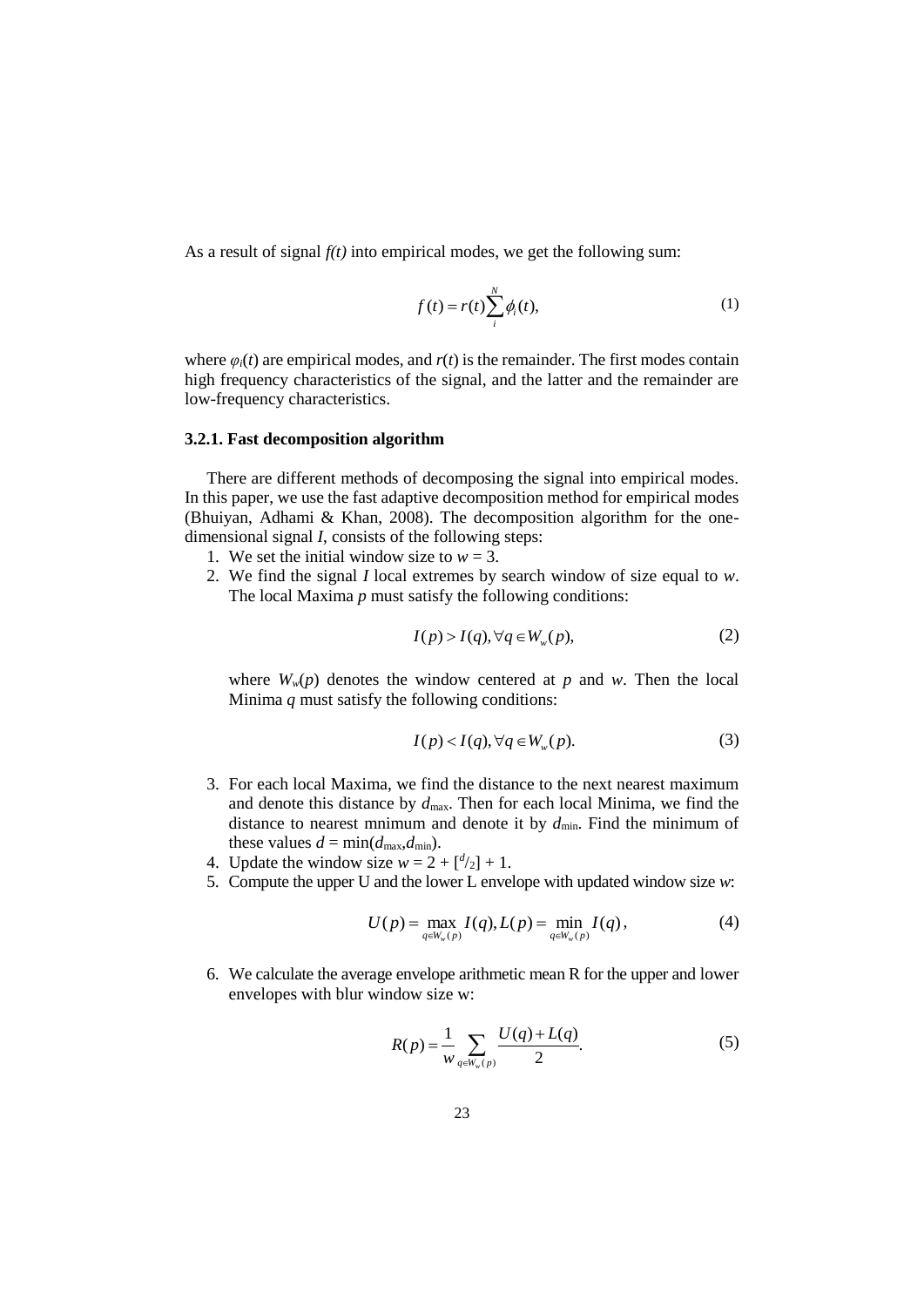- 7. For signal *I*, calculate the empirical mode  $M = I R$ . We get high-frequency empirical mode *M* and the low-frequency residual *R*.
- 8. Next, we assume  $I = R$  and repeat steps 2–7 (each time we get the next internal mode) until R becomes impossible (i.e. when R has less than two maxima or minima).

# **3.2.2. Window Size**

In the decomposition algorithm described above, the size of the window *w* plays an important role. The window size at each step is the distance between extremes of the same type (Minima or Maxima). The higher the number of empirical mode, low is the frequency. This means that for each next internal mode, the number of extrema will decrease, and the distance between them will increase. The window size for each empirical mode will also increase. Moreover, *w* is an important characteristic of the signal, since by reducing the signal frequency by a factor of *w*, we do not lose local extrema.

# **4. THE METHOD OF MAXIMIZATION OF MUTUAL INFORMATION**

The method of maximizing mutual information is a correlation method of recording images, which is described by the following formula:

$$
t^* = \arg \max_{t} \sum_{u,v} H_{I,J}(u,v) \log \frac{H_{I,J}(u,v)}{H_{I}(u)H_{J}(v)},
$$
(6)

Where *H<sup>I</sup>* and *H<sup>J</sup>* are the normalized histograms of the signals *I* and *J*, respectively:

$$
H_I(u) = \frac{\left| \left\{ p \in domI : I(p) = u \right\} \right|}{N_I},\tag{7}
$$

$$
H_J(u) = \frac{\left| \left\{ p \in domJ : J(p) = v \right\} \right|}{N_J},\tag{8}
$$

And  $H_{1}$ <sup>*I*</sup> the normalized joint histogram of the signals  $I_t$  and  $J$ :

$$
H_{I,J}(u,v) = \frac{\left| \left\{ p \in \text{dom} J : I_{I}(p) = u, J(p) = v \right\} \right|}{N_{J}},
$$
\n(9)

This method is widely used for combining images.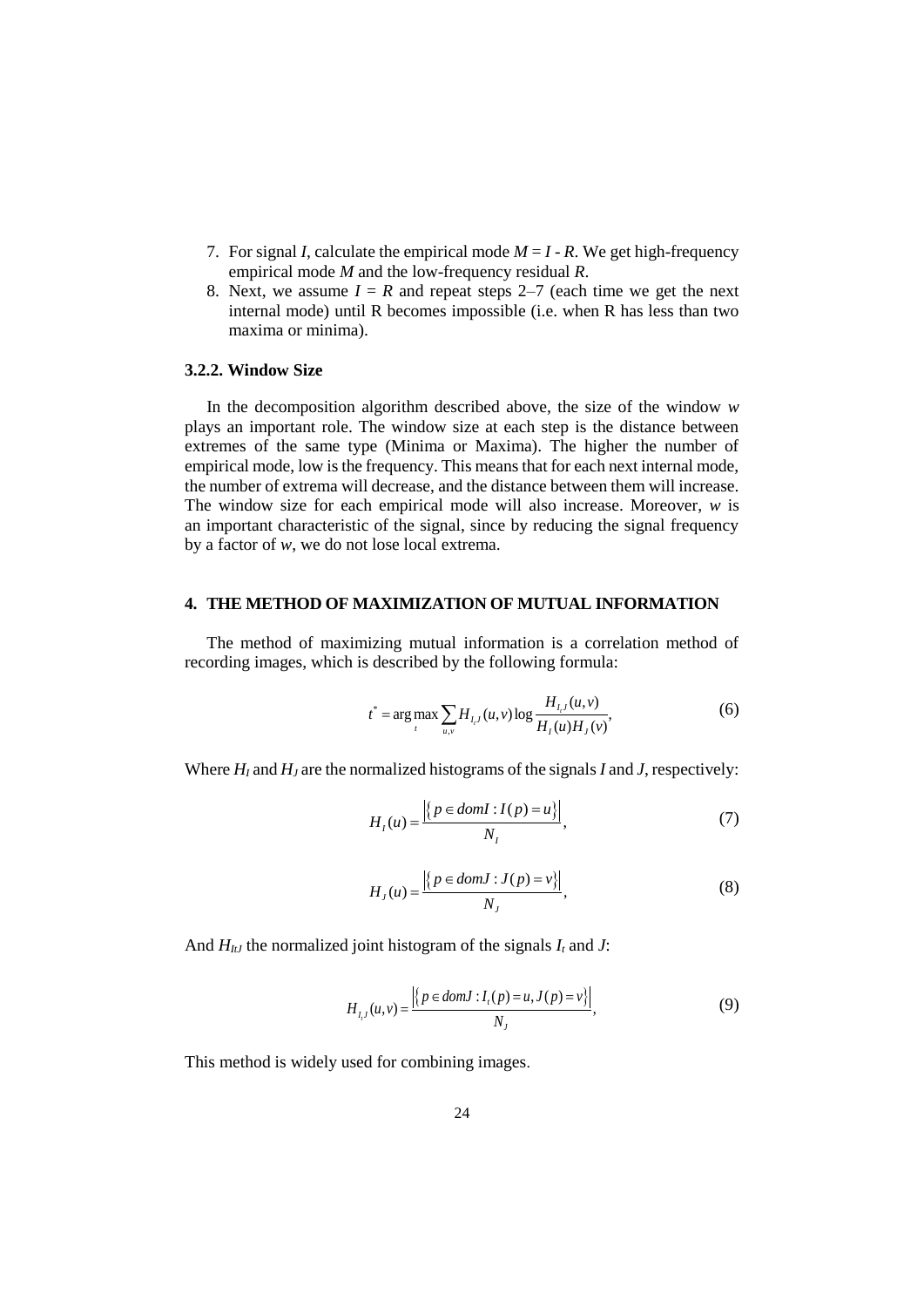### **5. OPTIMIZATION OF MMI METHOD**

We will consider the example using the above described approach of signal decomposition by the method of empirical modes. It is possible to optimize the correlation methods for registering the fingerprint images.

# **5.1. Reduction to a one-dimensional signal and its decomposition**

It can be seen from the examples of fingerprints (Figure 3) that the important characteristics of the fingerprints under consideration are its orientation field.



**Fig. 3. Shows the orientation filed of two same fingerprint images.**

Select orientation field of fingerprints and based on the characteristics of the orientation field, we will draw a conclusion about how many times we can reduce the size of fingerprints without losing the accuracy of registration. First, we construct a binary mask of the fingerprint from the image of the fingerprint. The mask is constructed using a luminance thresholding with complementary morphological analysis to remove the gaps inside the mask and the extra elements outside the fingerprint. The data were taken from (Sharat, 2005). An example of a mask and its fingerprint for this fingerprint is shown in Figure. 4.



**Fig. 4. Mask of Fingerprint(a) and Fingerprint (b)**

Further, we translate these masks into a polar coordinate system with a reference to core of the fingerprint and move from 2D picture to one-dimensional signal. The result of such a transition is shown in Figure 4. Now we decompose the resulting one-dimensional signal using the fast adaptive method of empirical modes.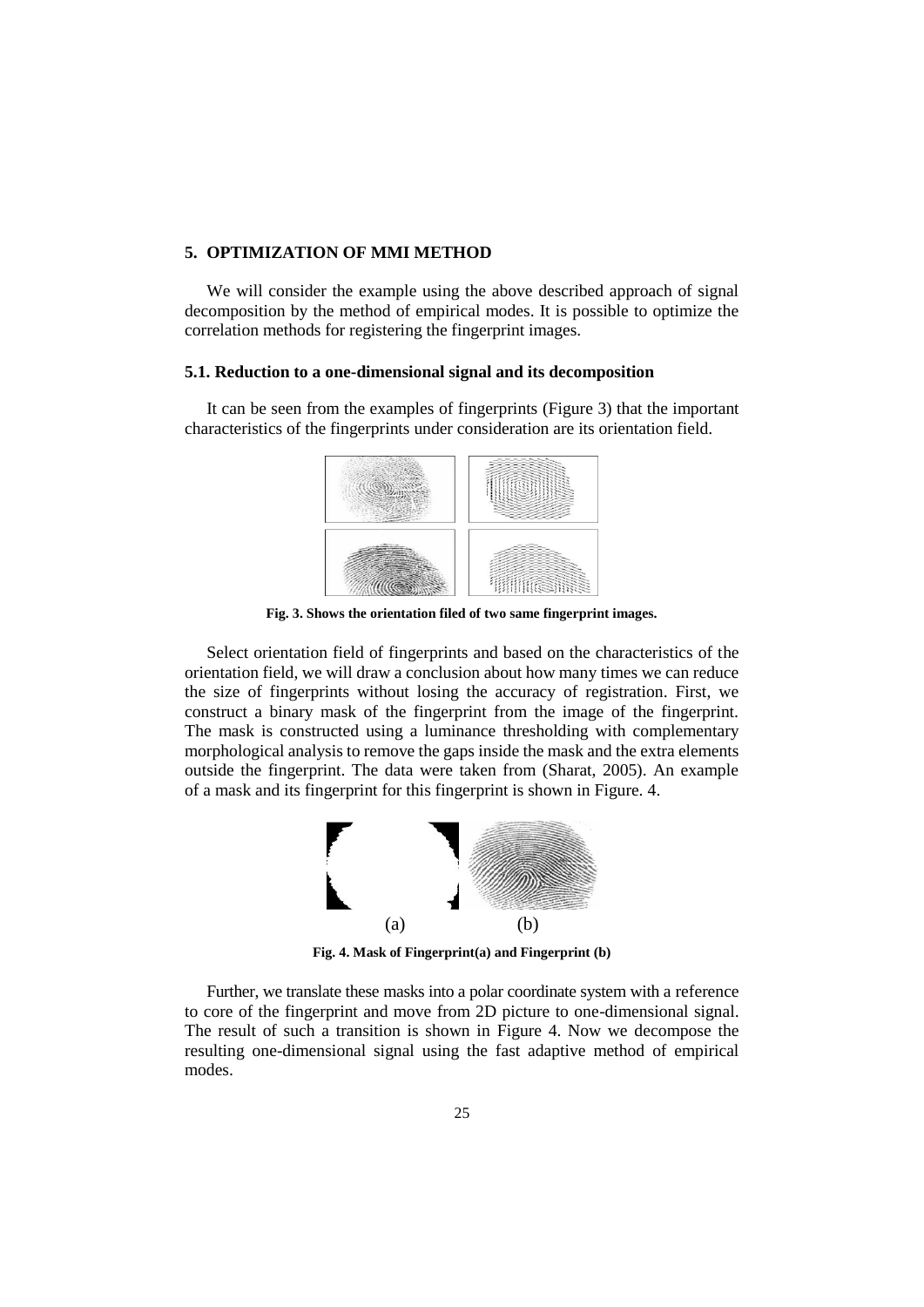

**Fig. 5. The inverted Mask**

The result of decomposition of fingerprints in Figure 6, can be seen in Figure 7. We are interested in the size of the window *w*, obtained after each Empirical Mode.



**Fig. 7. The result of decomposition by the method of Empirical Signal Modes (modes marked with an asterisk (\*) are scaled for clarity)**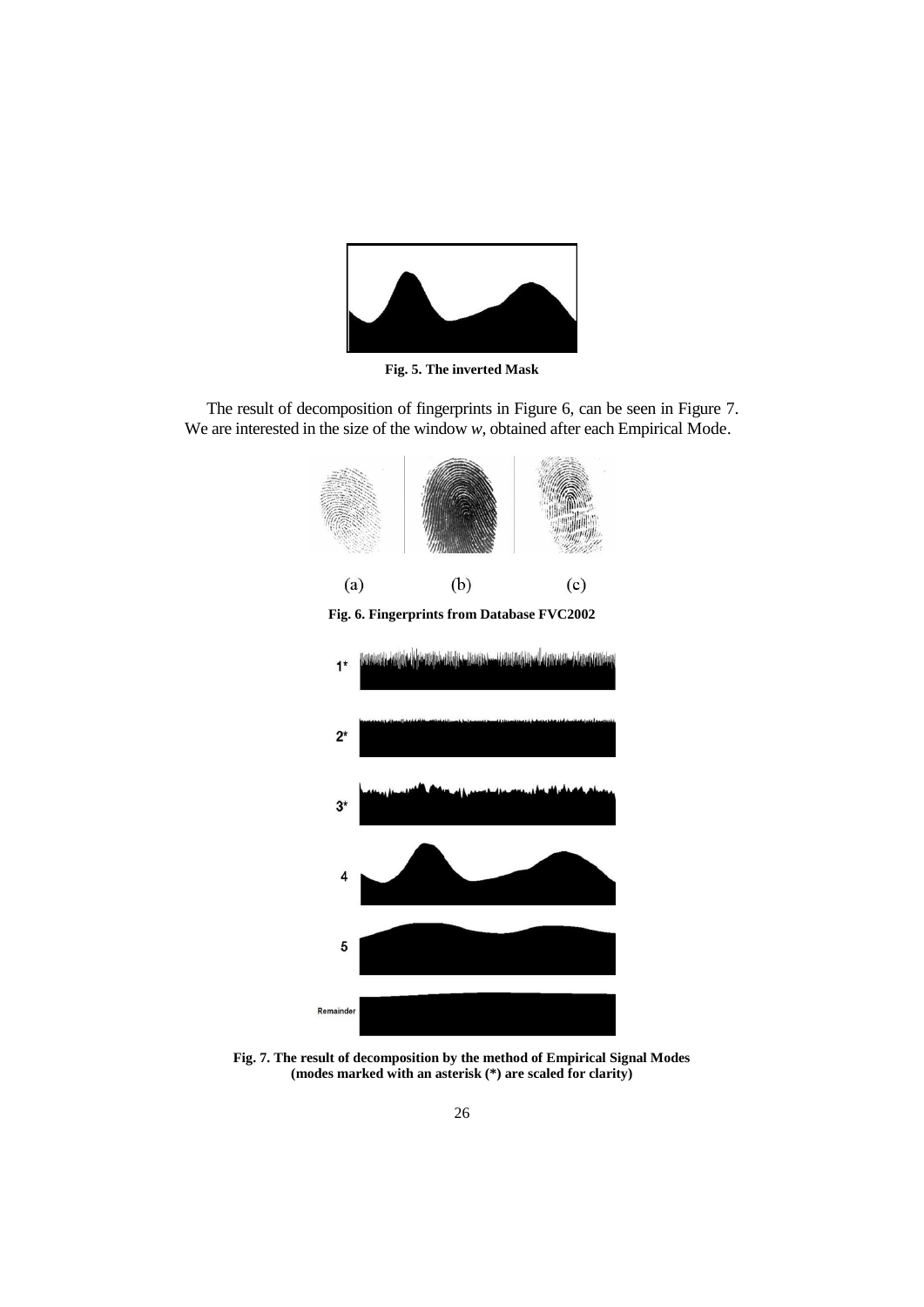### **5.2. Computing the Reduction Ratio of a Fingerprint**

Table 1 reflects the important properties of the algorithm (Guryanov & Krylov, 2017). The Jump in Window size is determined by the following formula:

$$
k \to \min : \frac{\ln(w_{k+1})}{\ln(w_k)} \ge \frac{\ln(w_{i+1})}{\ln(w_i)}, \forall i. \tag{10}
$$

**Tab. 1. Dependence of the window size on the internal mode number for the three test images**

| <b>Modes</b><br><b>Images</b> |            | 3  |     | $\mathbf{5}$ |     |     |
|-------------------------------|------------|----|-----|--------------|-----|-----|
| ä                             |            | 10 | 220 | 262          |     |     |
|                               |            |    | q   | 51           | 180 | 300 |
|                               | $\sqrt{2}$ |    | 10  | 72           | 240 | 312 |

Further, internal modes after the jump in the window size contain the lowestfrequency characteristics of the fingerprint. For the purpose of reducing the size of registered images, we will choose an Empirical Mode directly before the jump in the size of window. This Empirical Mode contains the most important highfrequency characteristics, since noise and other random extremes are eliminated in the calculation from the first Empirical Mode. Therefore, the main parameter for calculating the image reduction factor, we take the window size w corresponding to this Empirical Mode. Now using the window size w, we calculate the image reduction factor k as follows:

$$
k = \frac{\pi w \left(\text{width} + \text{height}\right)}{4N} \,. \tag{11}
$$

Where width and height are respectively the width and height of the fingerprint, and N is the number of steps by angle parameter, while passing to a one-dimensional signal from the polar coordinate system. We translate w from the polar coordinate system, back to the Cartesian coordinate system and into pixels. Therefore, the value depends on the image dimensions and on the number of steps by angle parameter. The obtained parameter k is used to optimize the selection of transformation to Maximize Mutual Information.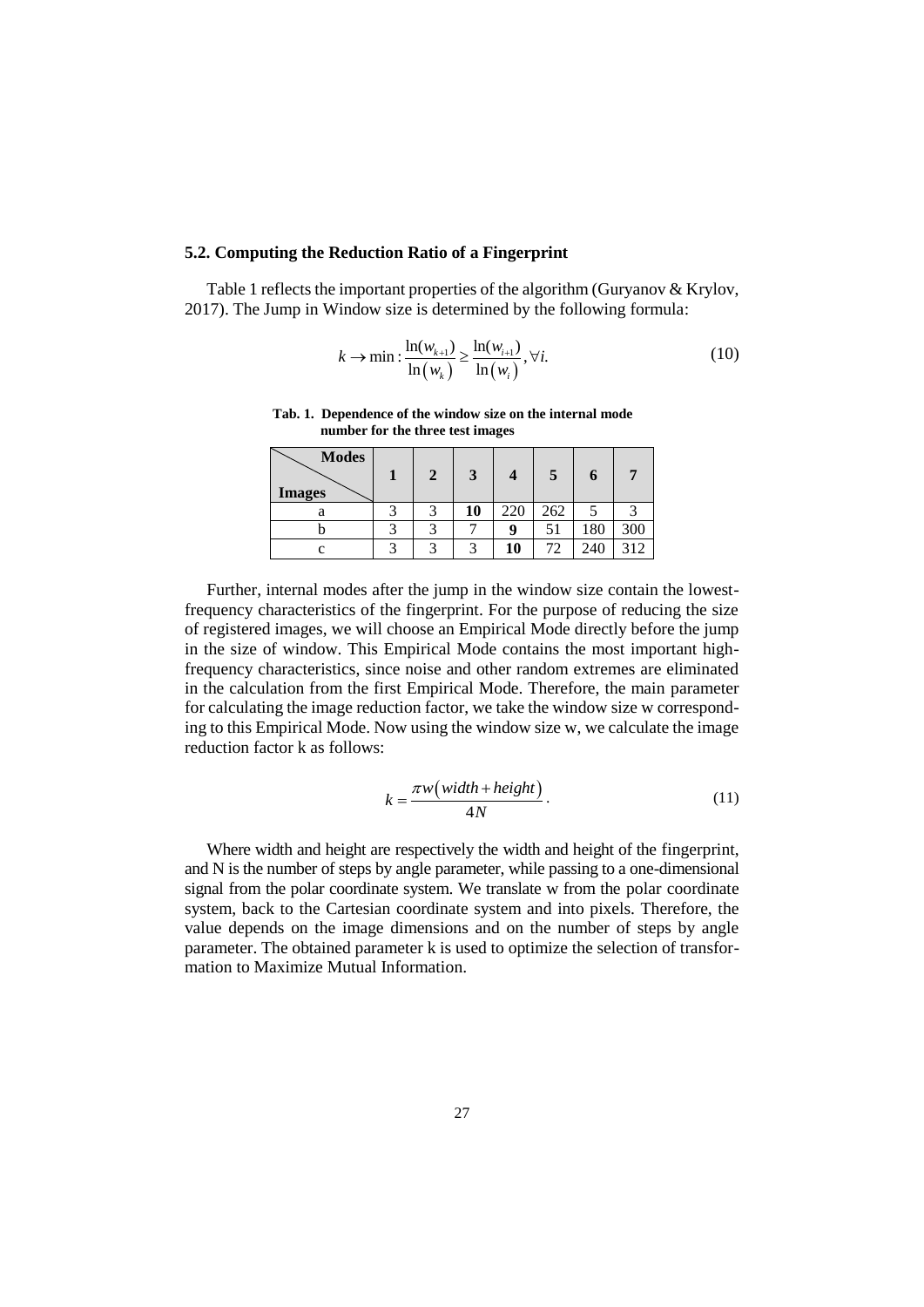# **6. RESULTS OF OPTIMIZATION STAGE**

We tested the proposed method on a set of images. To estimate the acceleration coefficient of the Algorithm instead of a full search for transforming the angle and shifts along the x and y, we looked first for a maximum of mutual information on the grid with step k. The computation time is reduced to  $k^3$  times. The results of the algorithm for different pairs of images are shown in Table 2.

|                  | $\mathbf{X}$ | Y     | Angle | <b>Scale</b> | Coef. | <b>Time</b><br>(s) |
|------------------|--------------|-------|-------|--------------|-------|--------------------|
| Fingerprint 1    | 40           | $-10$ | $-25$ | 1.15         |       | 5100               |
| Fingerprint $1*$ | 40           | $-10$ | $-25$ | 1.15         | 8     | 20                 |
| Fingerprint 2    | 4            | 18    | -8    |              |       | 4900               |
| Fingerprint $2*$ | 4            | 18    | -8    |              | 8     | 26                 |
| Fingerprint 3    | $-40$        | $-11$ | 25    | 0.85         |       | 4780               |
| Fingerprint $3*$ | $-40$        | -11   | 25    | 0.85         | 9     | 21                 |

**Tab. 2. The fingerprints marked with (\*) were computed on the proposed algorithm of Normalization**

It can be seen that while applying the optimization, the images registration result do not change. This significantly reduces the running time of the algorithm. It can be seen that our estimate of the acceleration coefficient was adequate. Thus, it can be argued that the resulting estimation of the optimization factor is successful, since we significantly speed up the registration process and do not degrade the quality of the method of Maximizing Mutual Information.

Further the normalized fingerprints were tested on matching Algorithms. Three correlation matching algorithms were considered. Table 3 contains the details of these algorithms.

 **Tab. 3. The Matching Algorithms** 

| Author                              | <b>Technique</b>          | <b>Feature</b>     |  |
|-------------------------------------|---------------------------|--------------------|--|
| Jain, Hong &<br><b>Bolle</b> , 1997 | Correlate<br>(Correlation | Finger codes       |  |
|                                     | <b>Matching</b> )         |                    |  |
| <b>Sharat</b> , 2005                | Chain code                | Binary image       |  |
|                                     | (Correlation              |                    |  |
|                                     | <b>Matching</b> )         |                    |  |
| Bansal, Sehgal,<br>& Bedi, 2011     | Flow ridge                | Ridge uses<br>flow |  |
|                                     | (Correlation              |                    |  |
|                                     | Matching)                 |                    |  |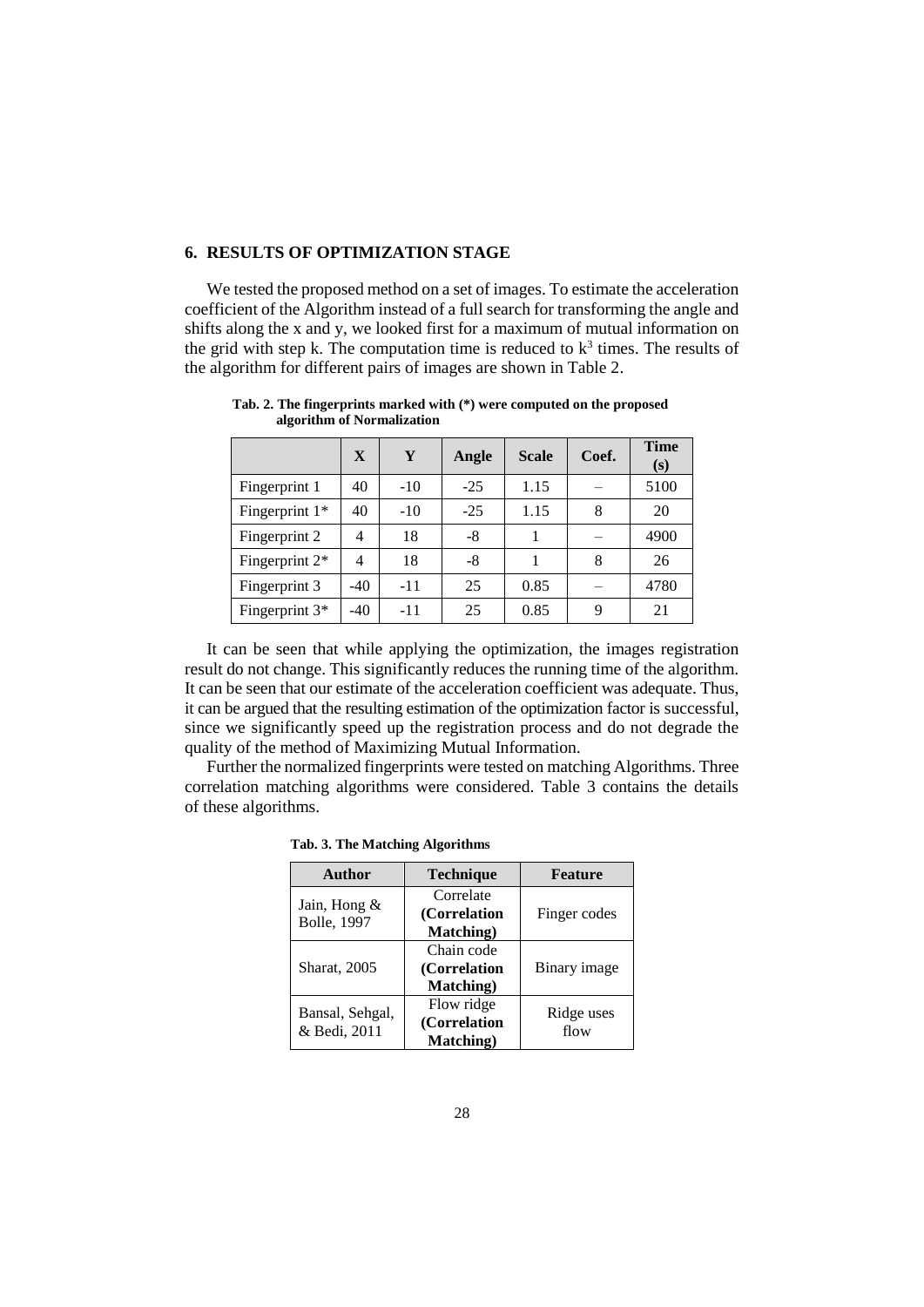The performance of these algorithms on quality fingerprint images was very good but when tested on fingerprints of poor quality in databases FVC2002, FVC2004 and FVC2006, their Equal Error Rate (EER) were more than 50%. EER is the spot where False Match Rate (FMR) becomes equal to False Non-Match Rate (FMNR).

The same poor quality images when optimized by our algorithm and again tested on these algorithms, their performance improves a lot. Table 4 shows the result of these experiments.

| <b>Algorithm</b>  | <b>Results</b> % | <b>Average Run</b><br>Time (ms) |  |
|-------------------|------------------|---------------------------------|--|
| Correlate         | $EER = 45%$      |                                 |  |
| (Correlation)     |                  | 586                             |  |
| <b>Matching</b> ) |                  |                                 |  |
| Chain code        |                  |                                 |  |
| (Correlation)     | $EER = 42\%$     | 168                             |  |
| <b>Matching</b> ) |                  |                                 |  |
| Flow ridge        |                  |                                 |  |
| (Correlation      | $EER = 46%$      | 135                             |  |
| Matching)         |                  |                                 |  |

**Tab. 4. The Results of poor quality/Latent images when the proposed algorithm is applied**

#### **7. CONCLUSION**

The algorithm proposed in this paper for optimization of fingerprint size is very powerful, and solve many problems of conventional fingerprint verification techniques. Specially the techniques performs strongly for latent fingerprint. By using orientation information for registration, the alignment is not strictly based on trying to maximize the number of minutiae correspondences.

The algorithm for estimating the possible reduced size of registered images, accelerate the correlation methods of image registration. The algorithm was tested to optimize the method of maximizing mutual information.

The experiments showed good results on a set of poor quality fingerprints. We were able to substantially improve the speed of the comparison algorithms without degrading the quality of registration.